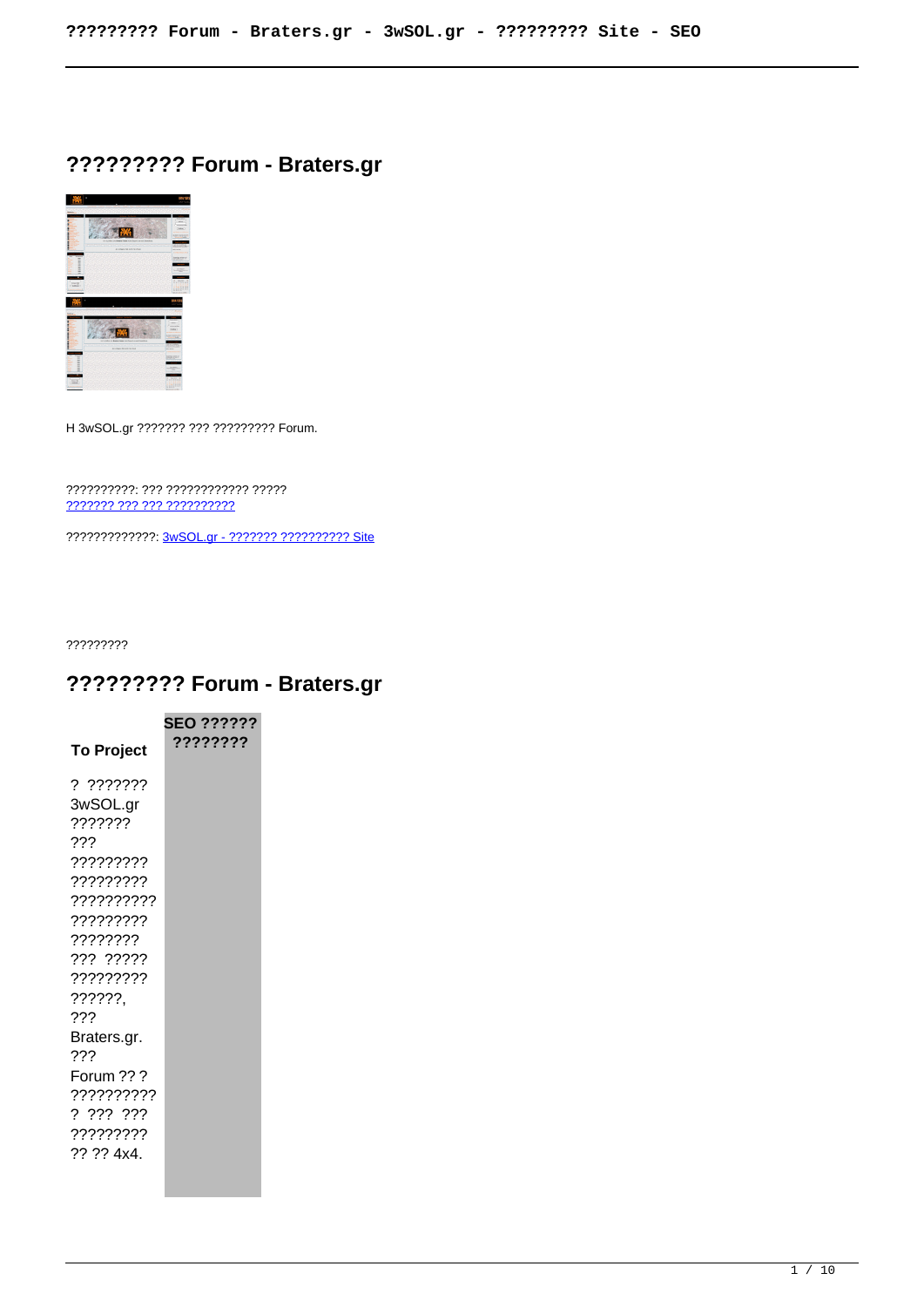| ?????????<br>?????????<br>?????????<br>????????<br>???.<br>??? <u>www</u><br>.Braters.gr<br>?? ????<br>??????<br>????? ??<br>?????????<br>???????<br>?????????<br>??????????<br>???<br>???<br>?????????<br>?? ?????<br>???. | H 3wSOL.gr |  |
|-----------------------------------------------------------------------------------------------------------------------------------------------------------------------------------------------------------------------------|------------|--|
|                                                                                                                                                                                                                             | ?????????? |  |
| $^{2}$                                                                                                                                                                                                                      |            |  |
| ????????                                                                                                                                                                                                                    | ?????????  |  |
|                                                                                                                                                                                                                             |            |  |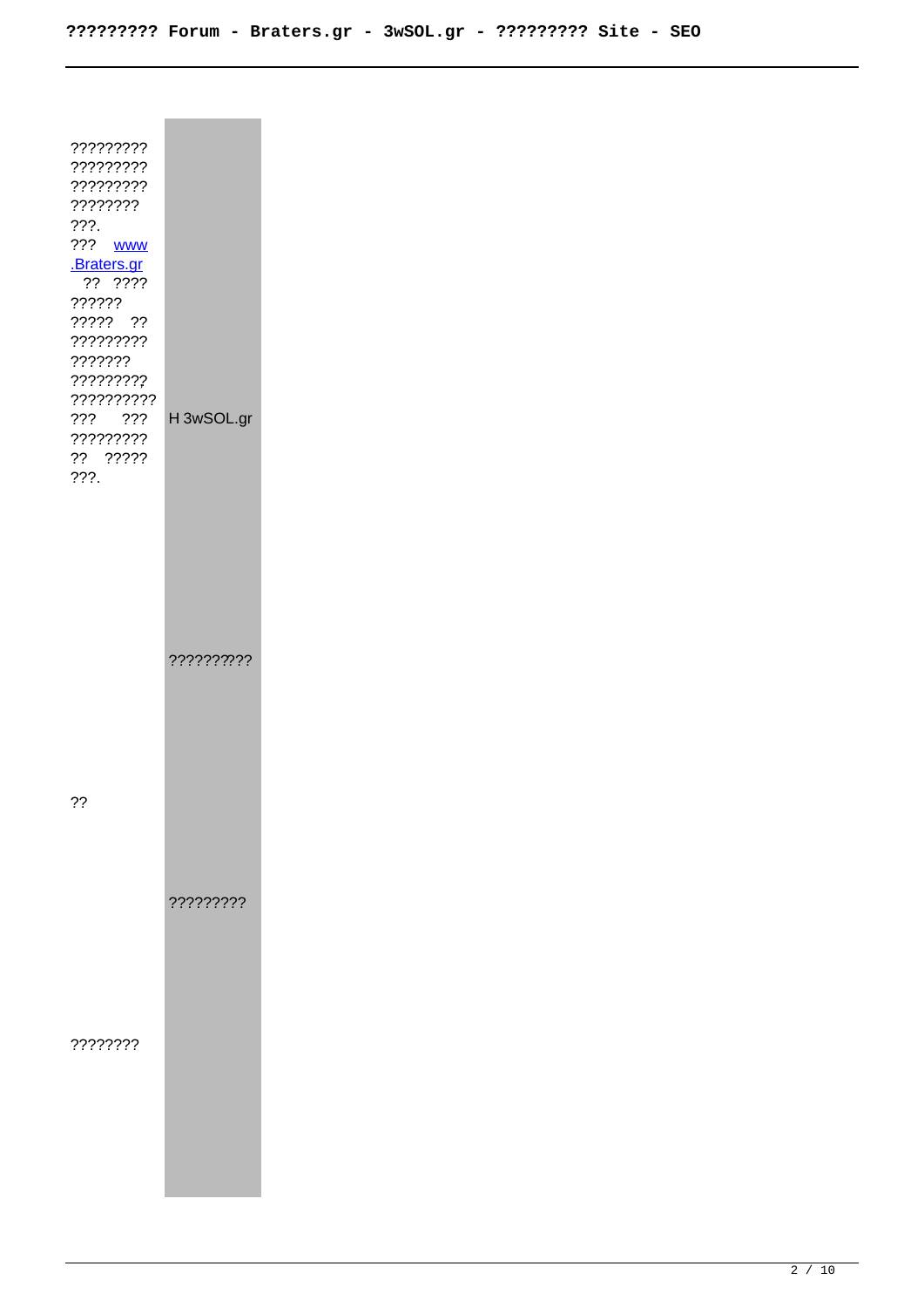| ????????  | ??????????            |
|-----------|-----------------------|
| ????????? | ????<br>$\frac{1}{2}$ |
| ???? ???  | ?????                 |
| ??????    | PhpBB.                |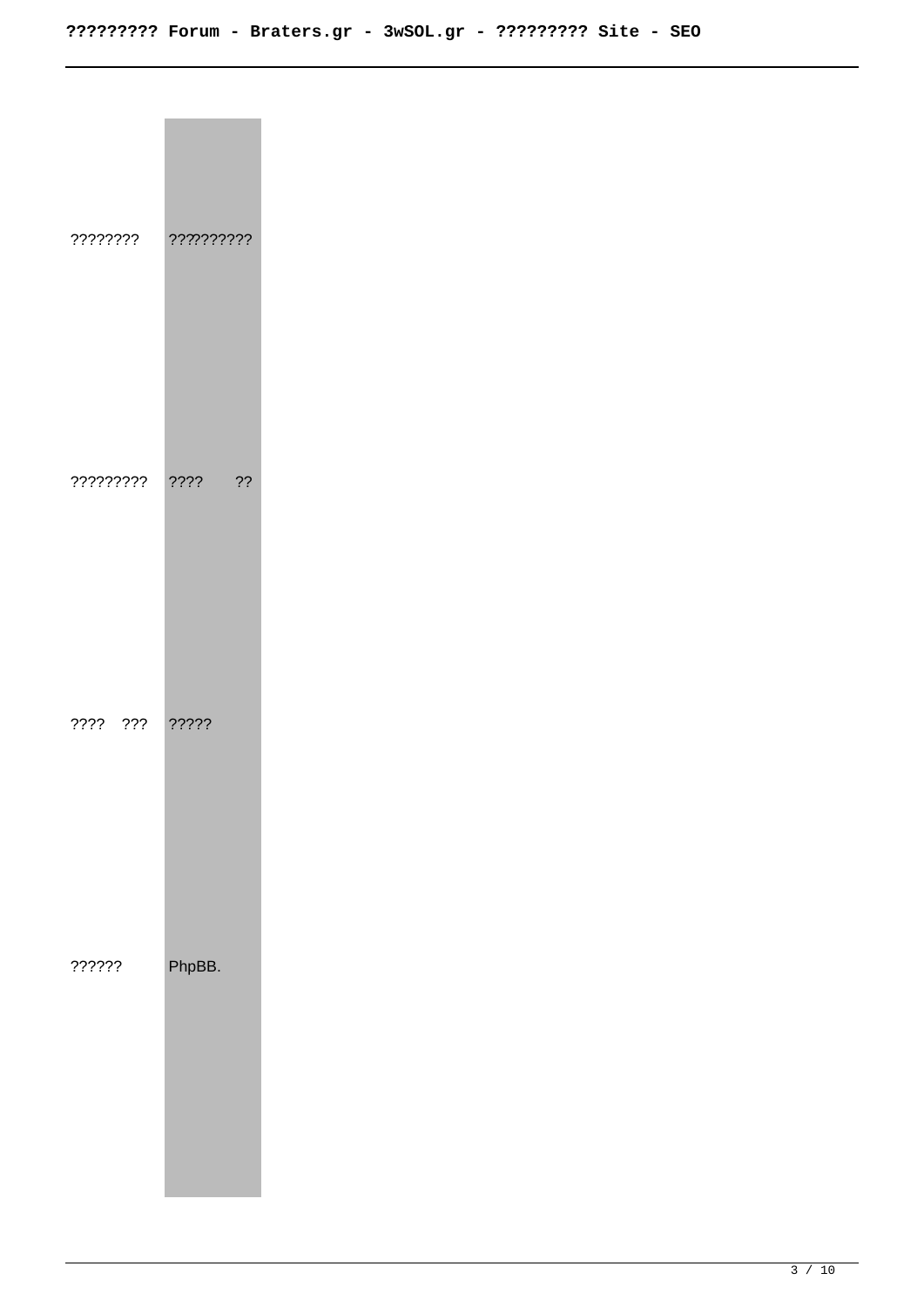| ??<br><b>WWW</b> | ??????????                        |  |  |
|------------------|-----------------------------------|--|--|
| Braters.gr       | $\overline{\mathcal{E}}$<br>77777 |  |  |
| ?????????        | SEO                               |  |  |
| ??? ?????        | friendly,                         |  |  |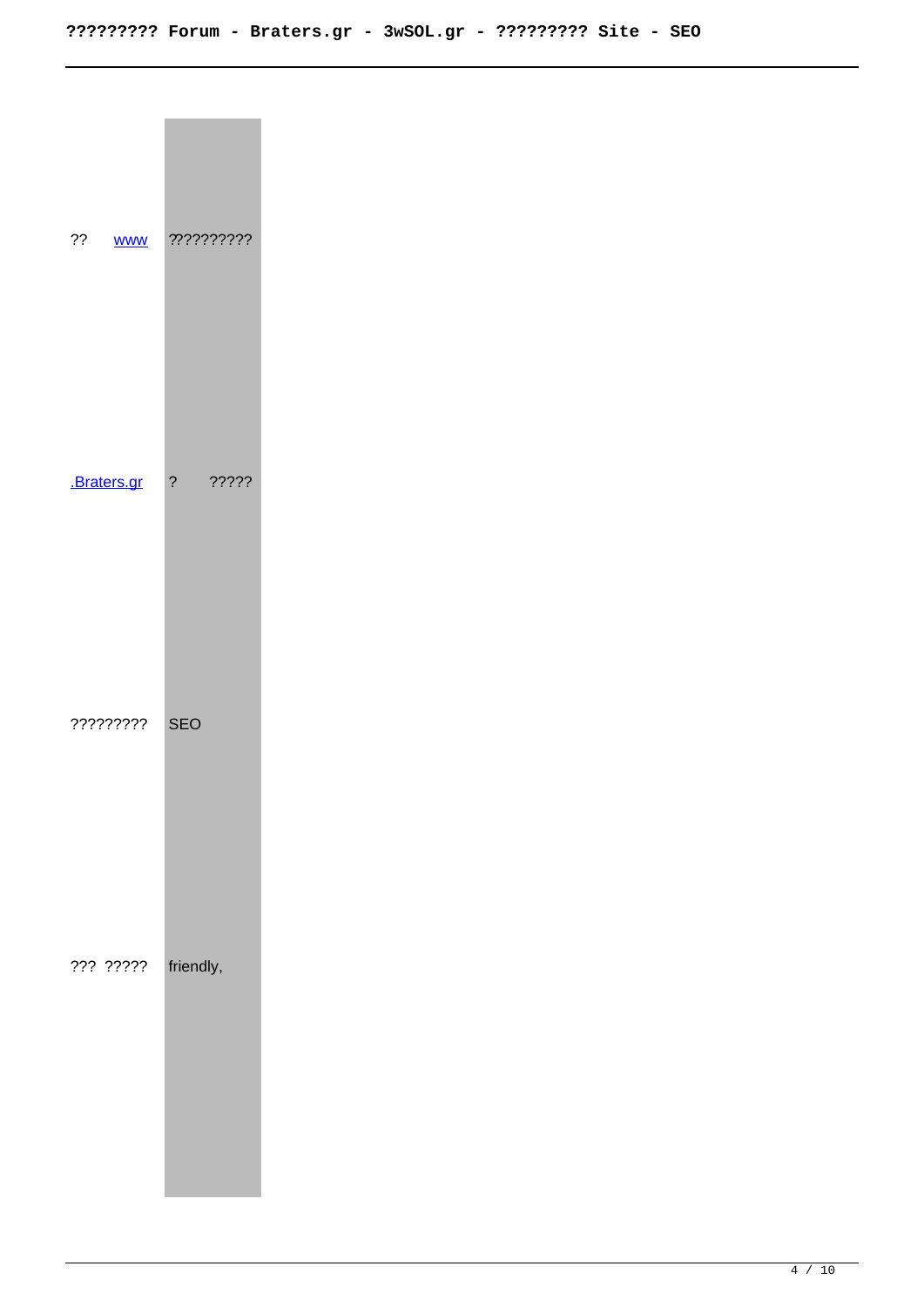| ???.                                                                                           | ?????????  |
|------------------------------------------------------------------------------------------------|------------|
|                                                                                                | ?????????  |
|                                                                                                | ?? PhpBB3  |
| $\tilde{?}$<br><u> ????????</u><br>???????<br><u>????????</u><br>????????<br>$\frac{?}{?}$ ??? | ???<br>??? |
| ????? ??<br>? ? ? ? ? ?<br>???????<br>?????                                                    |            |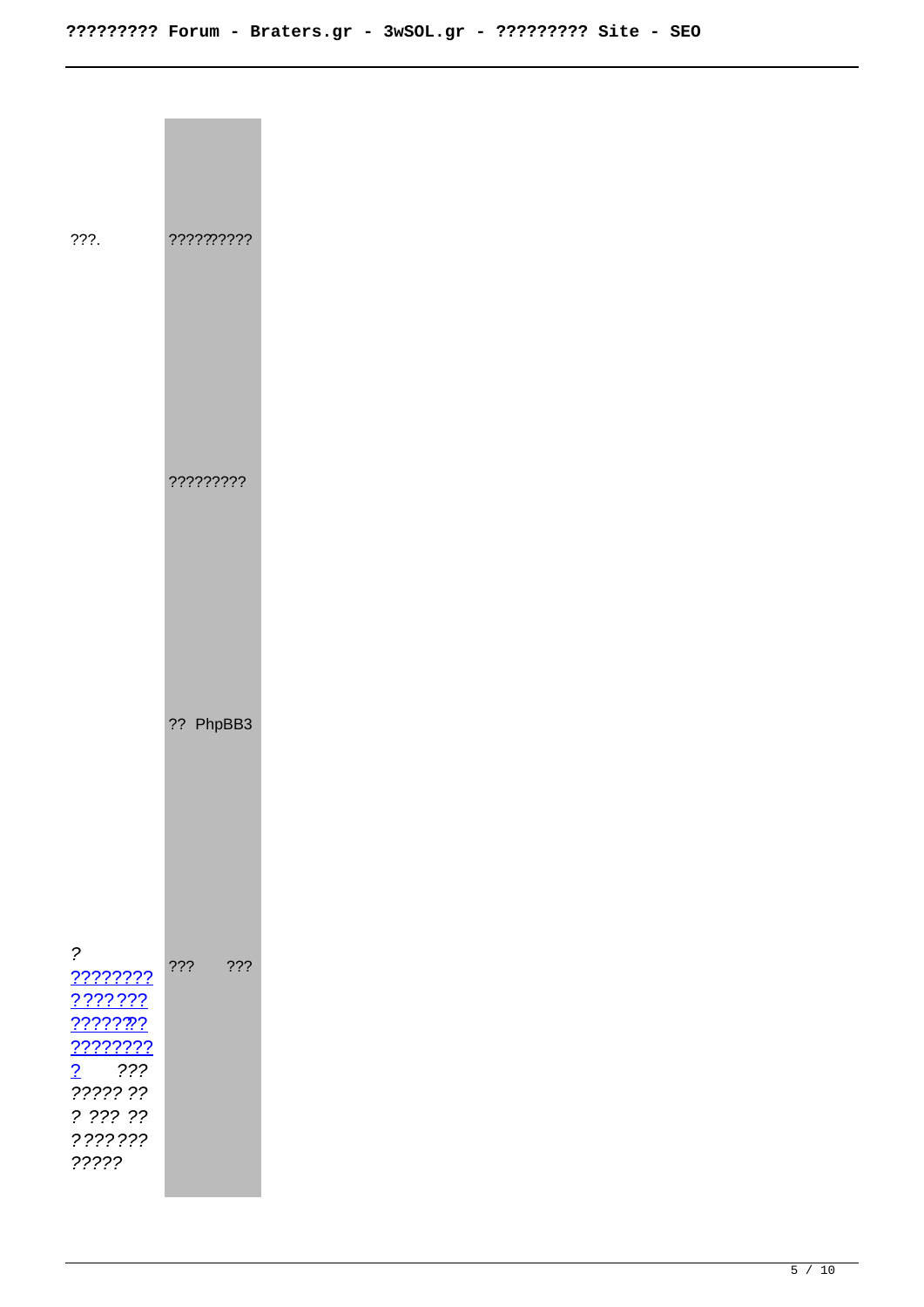| ????????<br>???????<br>????????<br>???????<br>????????<br>???????<br>????????<br>$\overline{\phantom{a}}$<br>???<br>????????<br>????????<br>??????? | ????????   |  |
|-----------------------------------------------------------------------------------------------------------------------------------------------------|------------|--|
| ???<br>internet.<br>???????<br>???????<br>?????<br>????<br>???????<br>???????.<br>????????<br>???? ???<br>???                                       | 7777777777 |  |
| ????????<br>???<br>???<br>????????<br><u>?????????</u><br>??<br>????<br>400€∙                                                                       | ????       |  |
|                                                                                                                                                     | ?????????? |  |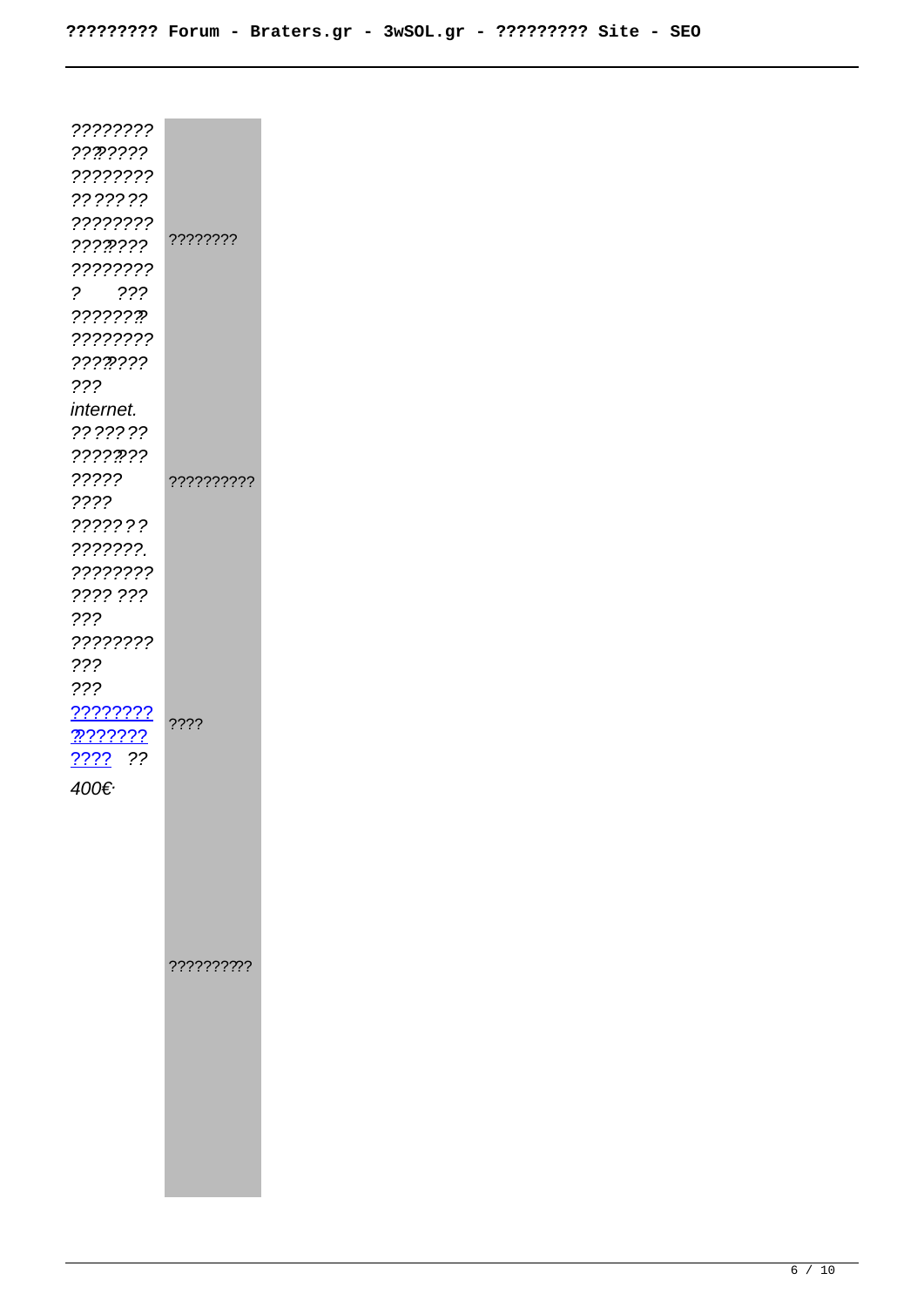| ?????????   |  |  |
|-------------|--|--|
| ???? ??? ?? |  |  |
| ?????????   |  |  |
| ??? Google  |  |  |
|             |  |  |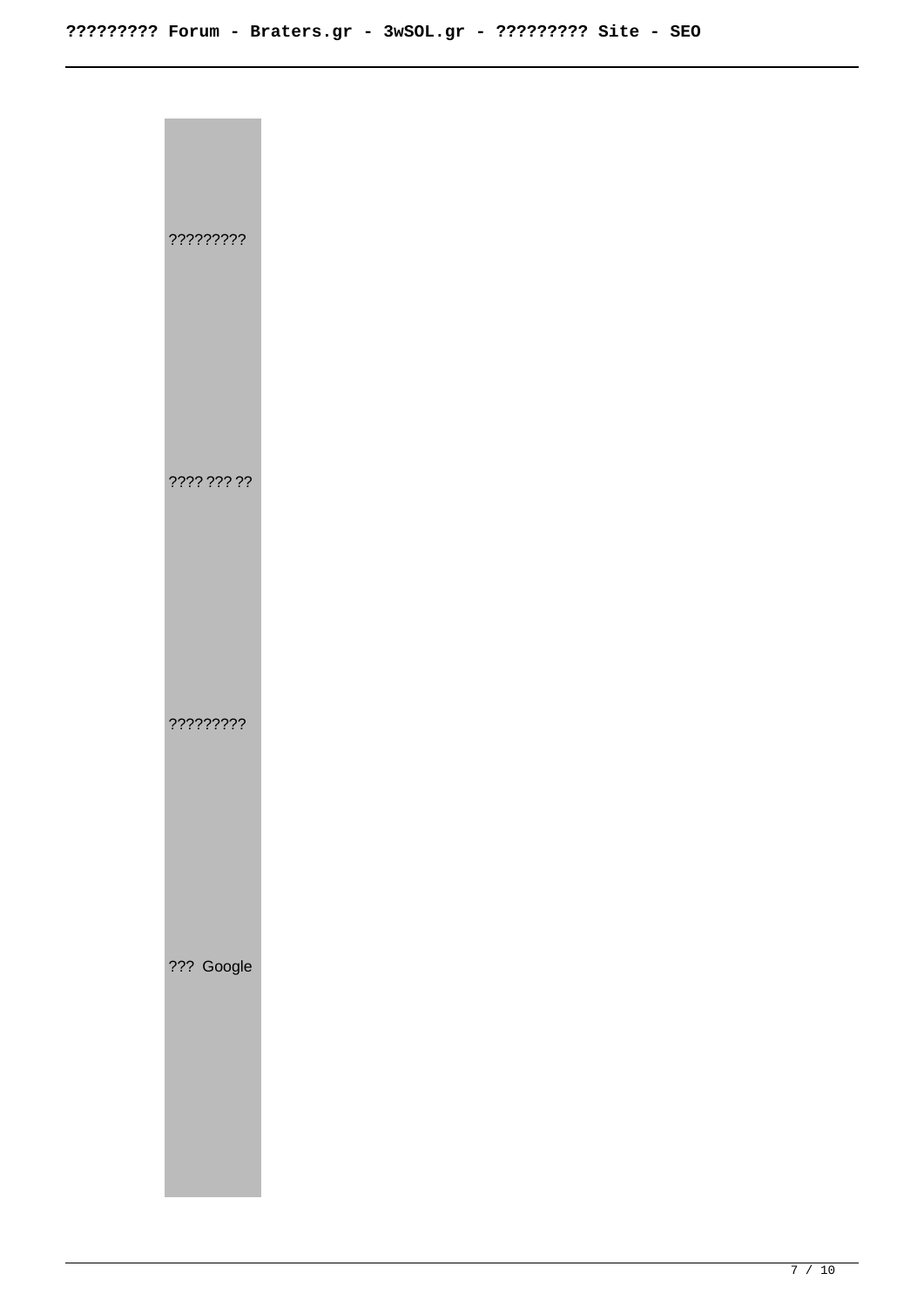| ????? ???  |  |  |  |
|------------|--|--|--|
| ????????   |  |  |  |
| ?????      |  |  |  |
| ?????????? |  |  |  |
|            |  |  |  |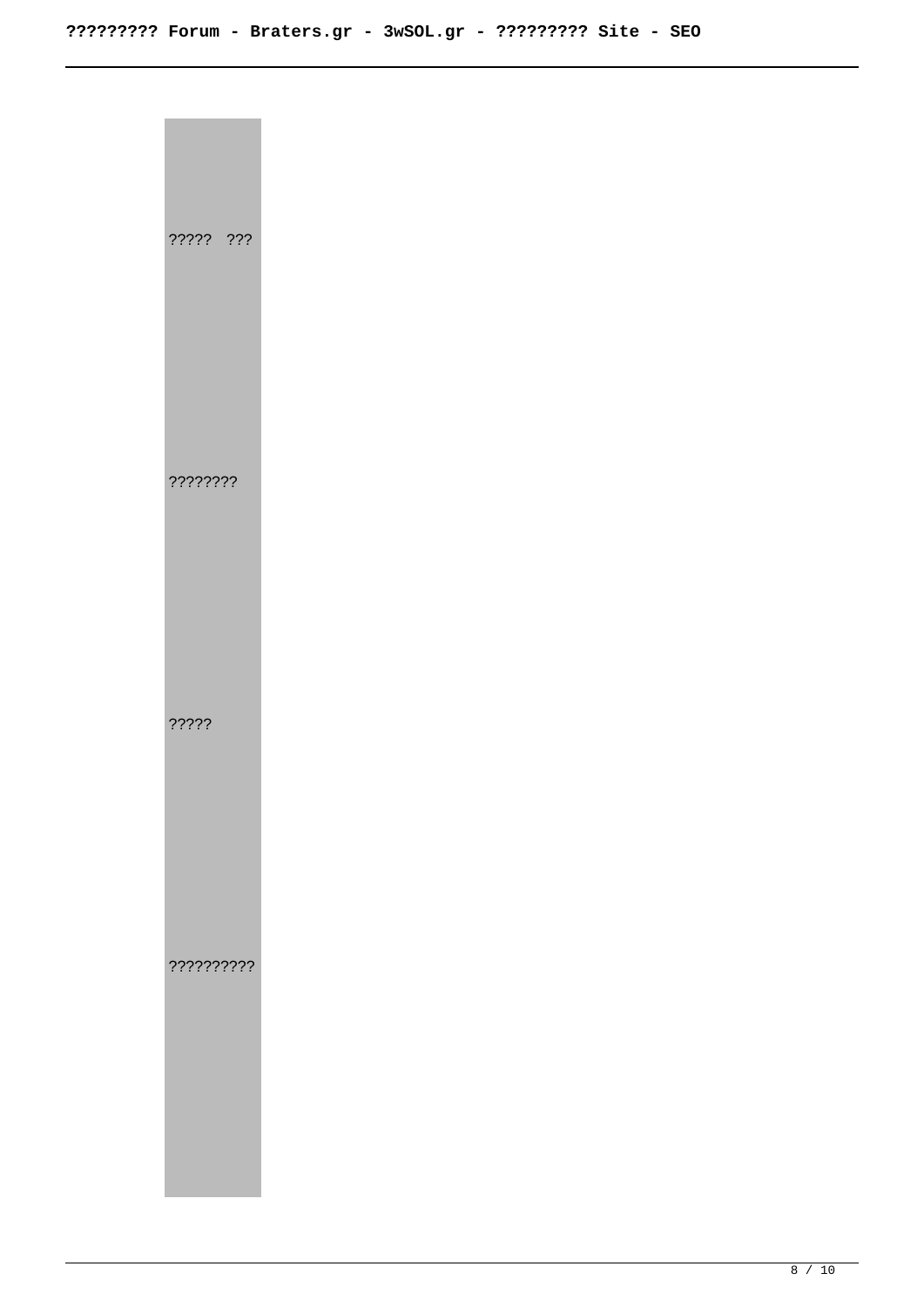??? ??? ???????? ??? ????.